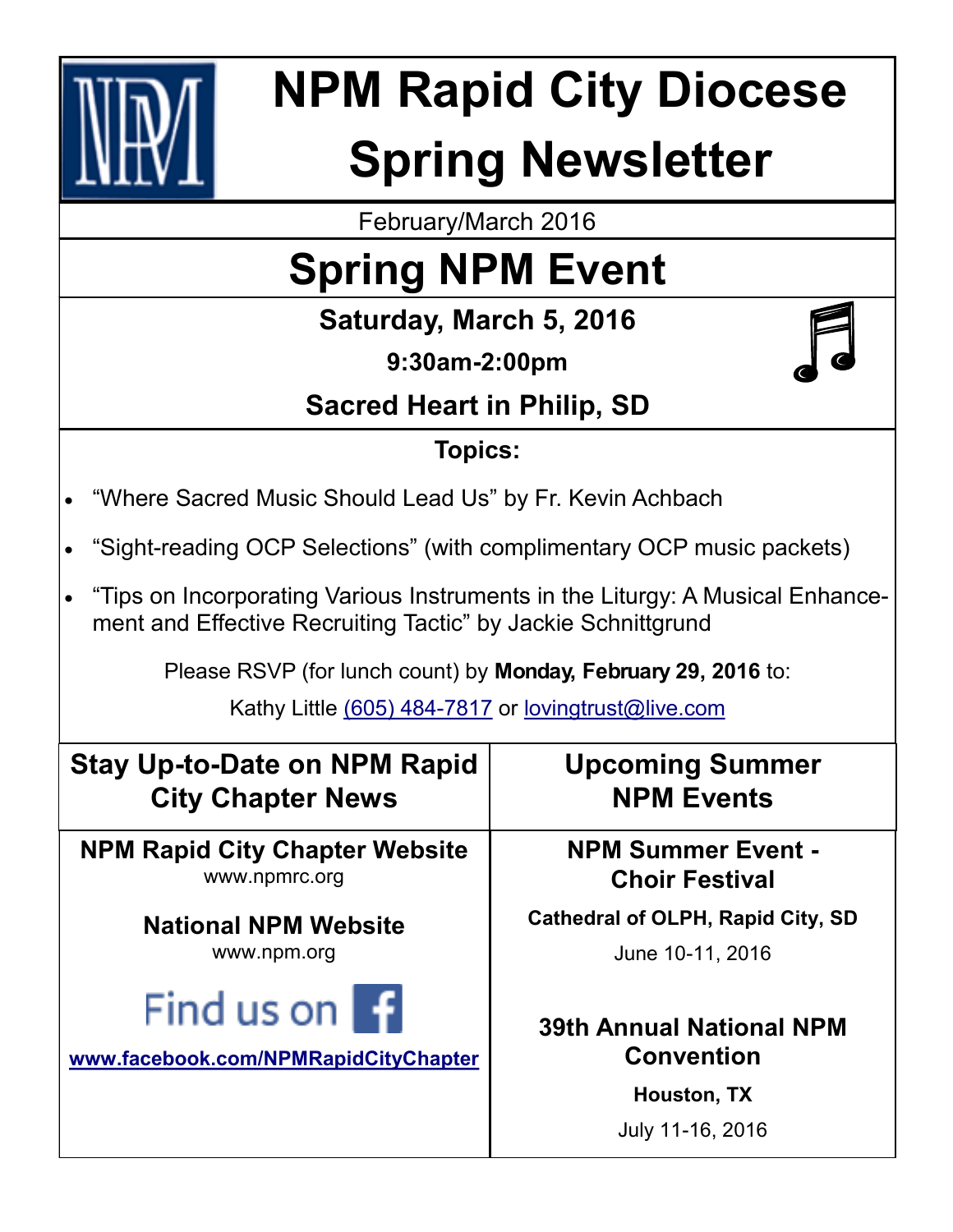#### **Letter from the Co-Directors**

Dear Fellow NPM members,

Yes, it was a leap of faith and optimism that we scheduled a January NPM meeting in Lead where the average January snowfall is 24 inches. The roads were dry, the sun was out, and so were about 35 NPMers!

I had never been to St. Patrick's Church and was impressed by the architecture of the church that was built to echo the buildings of Lead's historical gold mining days. I was also touched by the fact that beautiful stained glass from the original church has been incorporated in the current structure.

After a welcome from Fr. Leo Hausmann and Morning Prayer, we got down to business. In small groups, we talked about what we learned from the October 16 – 17 Lee Gwozdz Workshop and how we might use these



lessons learned in our own parishes. Please see the following page for what we learned from the Lee Gwozdz Workshop.

And around and around we went. Singing rounds, that is. Common rounds, who-knew-you-couldsing-this-as-a-round rounds, and rounds for various times of the liturgical year. Demonstrating these round selections were musicians from St. Francis of Assisi in Sturgis, Our Lady of Perpetual Help in Rapid City, St. Patrick in Lead and Blessed Sacrament in Rapid City.

Not to sound disrespectful, but we learned that there are many ways to skin a cat, or in this case, sing a Mass setting. I was fascinated as we sang along with these settings: Chant (St. Francis of Assisi, Sturgis), Heritage (St. Joseph, Spearfish), Christ the Savior (Our Lady of Perpetual Help, Rapid City), Creation (St. John the Baptist, Custer), and Renewal (St. Patrick, Lead).

Okay, a little trivia. Our March meeting is the birthplace of one of three Meal of Honor recipients born in South Dakota, Maj. Gen. Patrick Henry Brady. And the hometown of Olympic Bronze Medal wrestler Lincoln McIlravy. Give up? We're meeting in Philip on March 5<sup>th</sup> at Sacred Heart Church. Fr. Kevin Achbach will give us a priest's perspective on the direction sacred music should lead us. And we will sing, sight-reading a selection of OCP music. Even better, we get to take an OCP packet home with us—no charge! Lastly, Jackie Schnittgrund will provide some tips on incorporating various instruments in the liturgy—a musical enhancement and an effective recruiting tactic.

June—the perfect month for a choir festival. And so we'll have one in Rapid City at Our Lady of Perpetual Help on Friday, June 10th and Saturday, June 11th. Clayton and Nelly Southwick will bring out the musical best in us. Save the date!

Looking forward to seeing spring and you.

Carman Timmerman on behalf of Jackie Schnittgrund and Carman Timmerman Co-directors Rapid City NPM Chapter

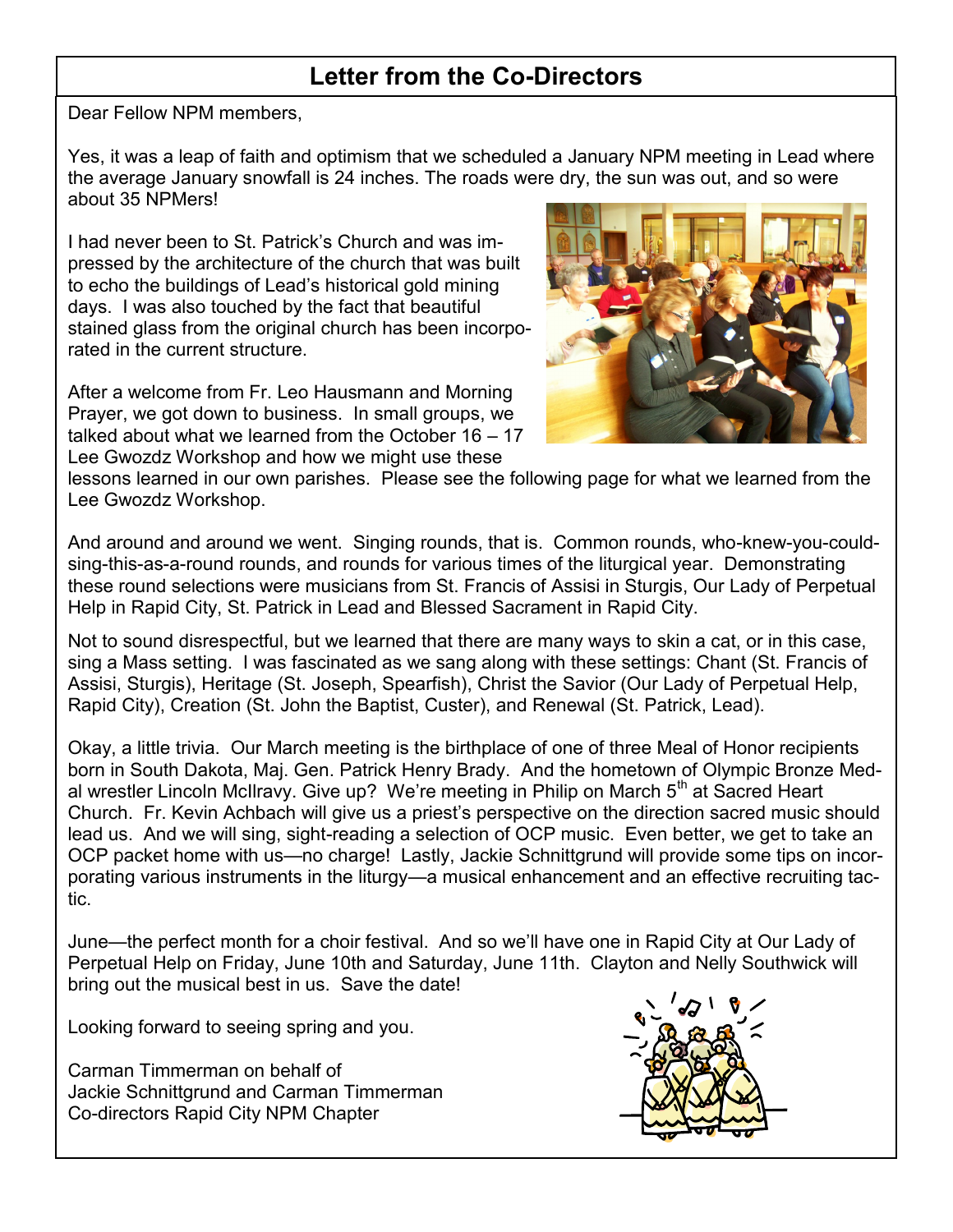#### **Small Group Discussion Questions & Responses: What We Learned from Lee Gwozdz Workshop 2016 Winter NPM Meeting** January 23, 2016 St. Patrick's Church, Lead SD **Q.1 What take-aways from Lee Gwozdz will you or have you used in your parish's music ministry?** R.1 When cantoring, stress key words in the Responsorial Psalm. When cantoring, enunciate. When cantoring, use smooth delivery. Consider using choir member/parents choir participation agreement form. Be a leader, not a performer. Do warm-ups and exercises relating to the music. Catch Lee's enthusiasm, energy, excitement. **Q.2 What strategies do you use or could you use to recruit music ministers in your parish?** R.2 Invite them! Sing songs that are relatable to the group. Build from the bottom—start young. Solicit members from the congregation, using calling cards/business cards citing times of Mass(es), rehearsal times, emphasizing that they are needed. Incorporate hospitality and fun into your choir activities. Go to the group that you want to recruit, e.g., church youth groups, faith formation, schools, other denominations. Sell it as a night out from the kids. **Q.3 Lee emphasized the importance of having choirs in our parishes; however, the number of choirs in our diocese has diminished. What could we use from Lee's presentation to reverse that?** R.3 Elicit pastor support. Consider small choir groups. Look beyond the confines of your church/consider outside resources. Consider a once-a-month choir. **Q.4 How do you network with other parishes to maximize your music ministry effective ness, e.g., instrumentalists, singers, sheet music?** R.4 Network with other parishes for choir members, music, instruments, direction etc. Learn from NPM meetings. Develop a diocesan resource list of people you can call, cantors, organists, pianists, sheet music etc. Do a choir exchange—more exposure to their choirs in the area. e.g., OLPH Spiritus go to Blessed Sacrament one Sunday or some other church etc. **Q.5 Lee says that starting with the young is so important in building a music program. We have very few children's choirs in our diocese. What could be done in each parish to improve this no matter how large or small?** R.5 Talked about incorporating kids in the choir. Need  $1 - 2$  dedicated people at the core. Invite kids to join choir to sing at Preparation of the Gifts after leaving to practice during homi ly. Warning: It could become a kids' show. Develop a family choir. **\*\*Discussion Questions and Responses continued on next page of this newsletter\*\***